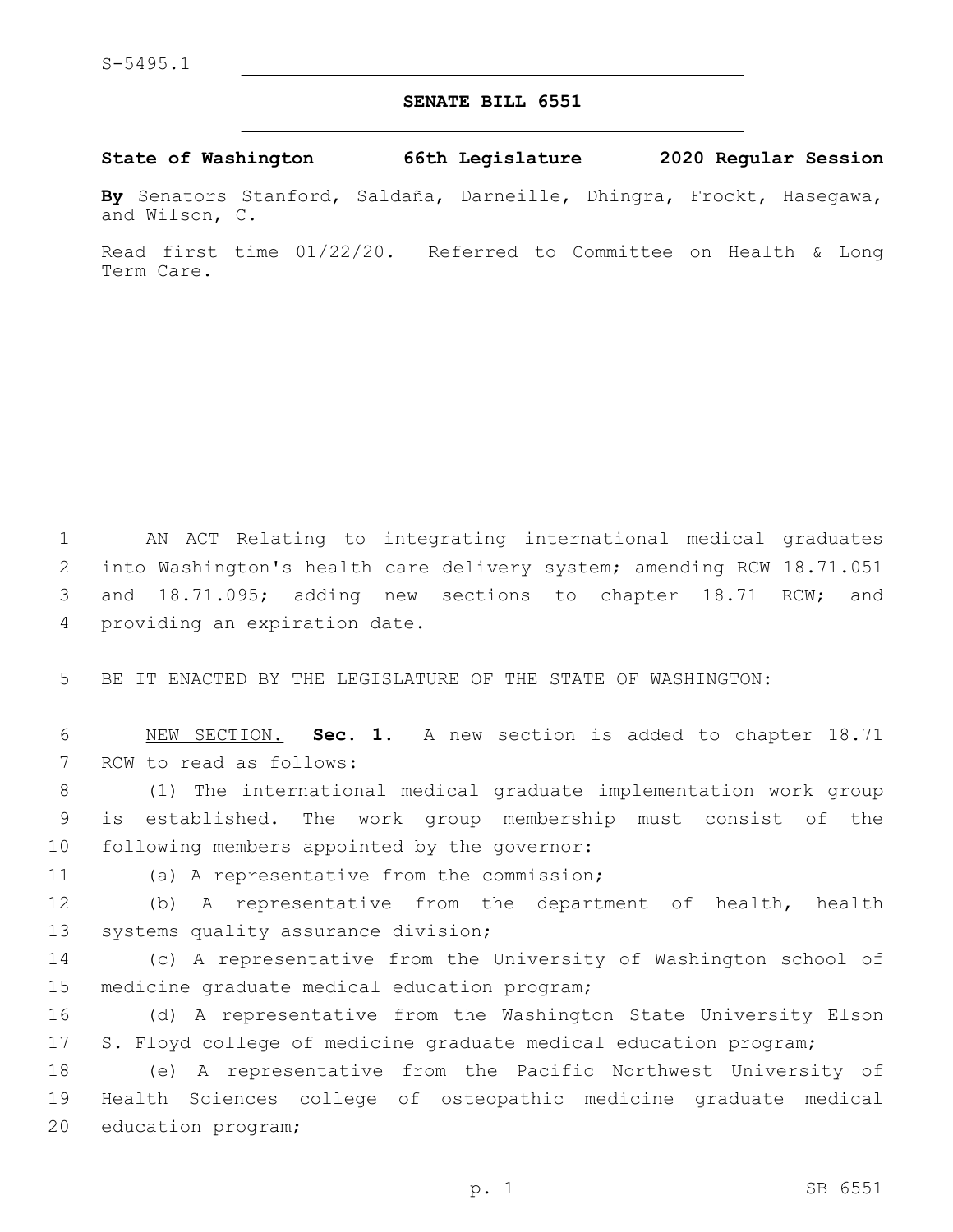1 (f) A representative from a statewide association representing 2 physicians;

3 (g) A representative from the Washington state family medicine residency network;4

5 (h) A representative from a primary care health care employer in a rural or underserved area of Washington;6

7 (i) A representative from a health carrier offering coverage in a 8 rural or underserved area of Washington;

9 (j) A licensed physician with experience working with 10 international medical graduates;

11 (k) A representative from an organization specializing in refugee 12 advocacy in Washington;

13 (l) A representative from an organization serving refugee 14 physicians and international medical graduates;

15 (m) A representative from an organization offering counseling and 16 educational programs to internationally trained health professionals;

17 (n) A representative from an organization representing community 18 and migrant health centers; and

19 (o) At least two international medical graduates.

20 (2) Staff support for the work group must be provided by the 21 department of health.

(3) The work group shall:22

23 (a) Propose clinical readiness criteria for international medical 24 graduates using published benchmarks for medical school graduation or 25 residency admission;

26 (b) Propose a grant award process for distributing funds for 27 approved entities to provide career guidance and clinical training to 28 international medical graduates;

 (c) Propose an evaluation process to grant a hardship waiver to international medical graduates who cannot provide all necessary documentation for licensure due to circumstances outside their 32 control; and

33 (d) Provide policy recommendations to the legislature.

34 (4) The work group must submit an annual report to the 35 legislature by June 30, 2021, and yearly thereafter.

36 (5) This section expires July 1, 2025.

37 NEW SECTION. **Sec. 2.** A new section is added to chapter 18.71 38 RCW to read as follows: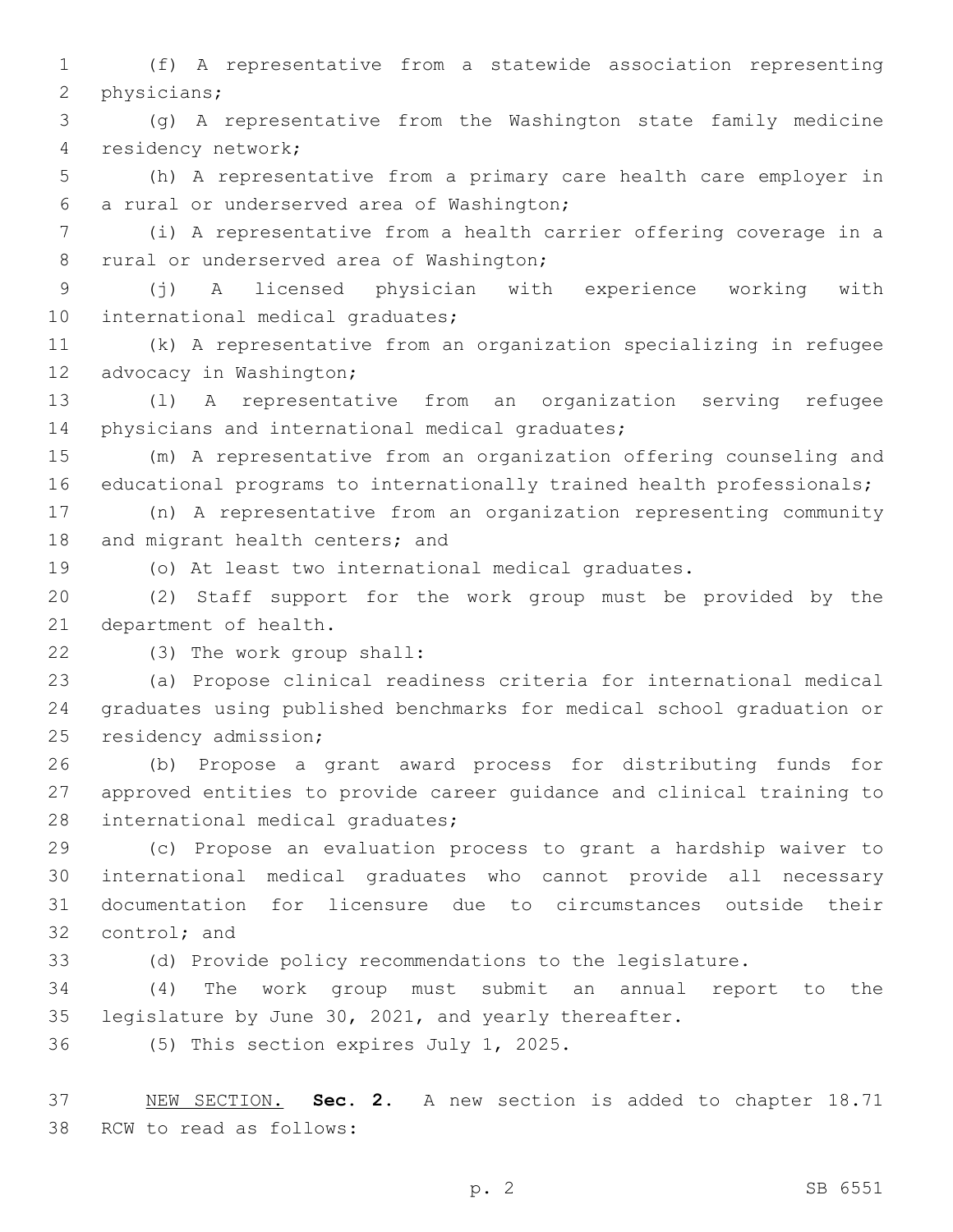Based on recommendations from the international medical graduate implementation work group, the commission shall adopt a clinical assessment to determine the readiness of international medical graduates to apply and serve in residency programs and adopt a grant award process for distributing funds pursuant to section 3 of this 6 act.

 NEW SECTION. **Sec. 3.** A new section is added to chapter 18.71 8 RCW to read as follows:

 Subject to appropriation by the legislature and donations received from public and private entities, the department of health 11 shall award grant funding to:

 (1) Approved entities for career guidance and support services to international medical graduates including, but not limited to, assistance with educational commission for foreign medical graduates certification application and United States medical licensing 16 examination preparation; and

 (2) Health care facilities or clinical programs to provide supervised clinical training to international medical graduates.

 **Sec. 4.** RCW 18.71.051 and 2011 c 138 s 1 are each amended to 20 read as follows:

 (1) Applicants for licensure to practice medicine who have graduated from a school of medicine located outside of the states, territories, and possessions of the United States, the District of Columbia, or the Dominion of Canada, shall file an application for licensure with the commission on a form prepared by the secretary with the approval of the commission. Each applicant shall furnish proof satisfactory to the commission of the following:

 $((+1))$  (a) That he or she has completed in a school of medicine a resident course of professional instruction equivalent to that required in this chapter for applicants generally;

 $((+2)+(a))$   $(b)$   $(i)$  Except as provided in (b) $(ii)$  of this subsection, that he or she meets all the requirements which must be met by graduates of the United States and Canadian school of medicine except that he or she need not have graduated from a school of 35 medicine approved by the commission;

36  $((+b))$  (ii) An applicant for licensure under this section is not required to meet the requirements of RCW 18.71.050(1)(b) if he or she furnishes proof satisfactory to the commission that he or she has: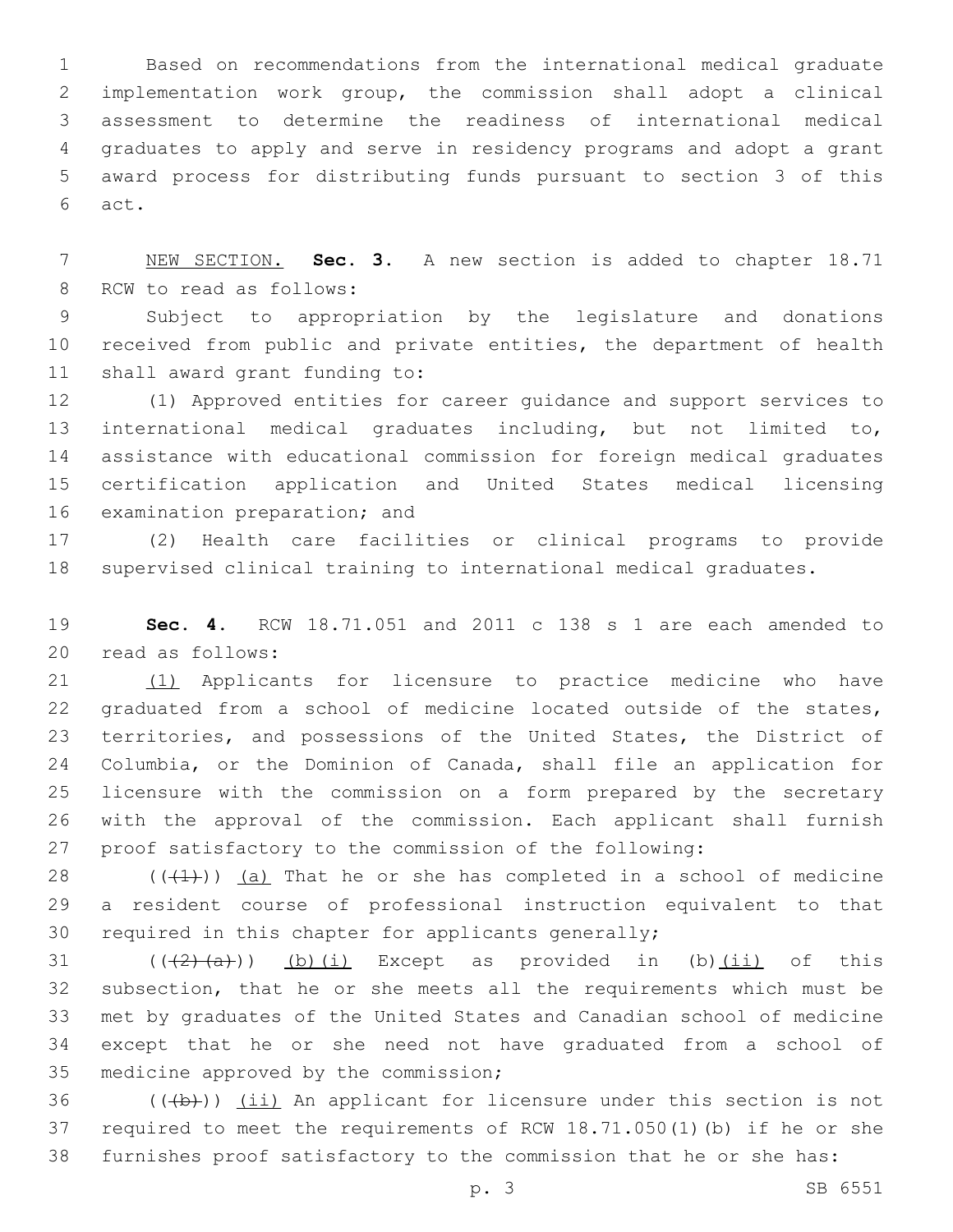1  $((+i)(A))$   $(A)(I)$  Been admitted as a permanent immigrant to the United States as a person of exceptional ability in sciences pursuant to the rules of the United States department of labor; or

4 (((B))) (II) Been issued a permanent immigration visa; and

5 (( $(i+1)$ ) (B) Received multiple sclerosis certified specialist status from the consortium of multiple sclerosis centers; and

7 (( $(i+ii)$ ) (C) Successfully completed at least twenty-four months of training in multiple sclerosis at an educational institution in the United States with an accredited residency program in neurology 10 or rehabilitation;

 $((43))$  (c) That he or she has satisfactorily passed the examination given by the educational council for foreign medical graduates or has met the requirements in lieu thereof as set forth in 14 rules adopted by the commission;

15  $((44))$   $(d)$  That he or she has the ability to read, write, speak, understand, and be understood in the English language.

 (2) An applicant may obtain an exceptional qualification waiver, 18 waiving requirements determined by the commission in rule, if they possess an acceptable body of work related to research, medical 20 excellence, or employment, and have the recommendation of other 21 national or international experts in the same specialty or field.

 **Sec. 5.** RCW 18.71.095 and 2017 c 45 s 1 are each amended to read 23 as follows:

 The commission may, without examination, issue a limited license to persons who possess the qualifications set forth herein:

 (1) The commission may, upon the written request of the secretary of the department of social and health services or the secretary of corrections, issue a limited license to practice medicine in this state to persons who have been accepted for employment by the department of social and health services or the department of corrections as physicians; who are licensed to practice medicine in another state of the United States or in the country of Canada or any province or territory thereof; and who meet all of the qualifications 34 for licensure set forth in RCW 18.71.050.

 Such license shall permit the holder thereof to practice medicine only in connection with patients, residents, or inmates of the state institutions under the control and supervision of the secretary of the department of social and health services or the department of corrections.39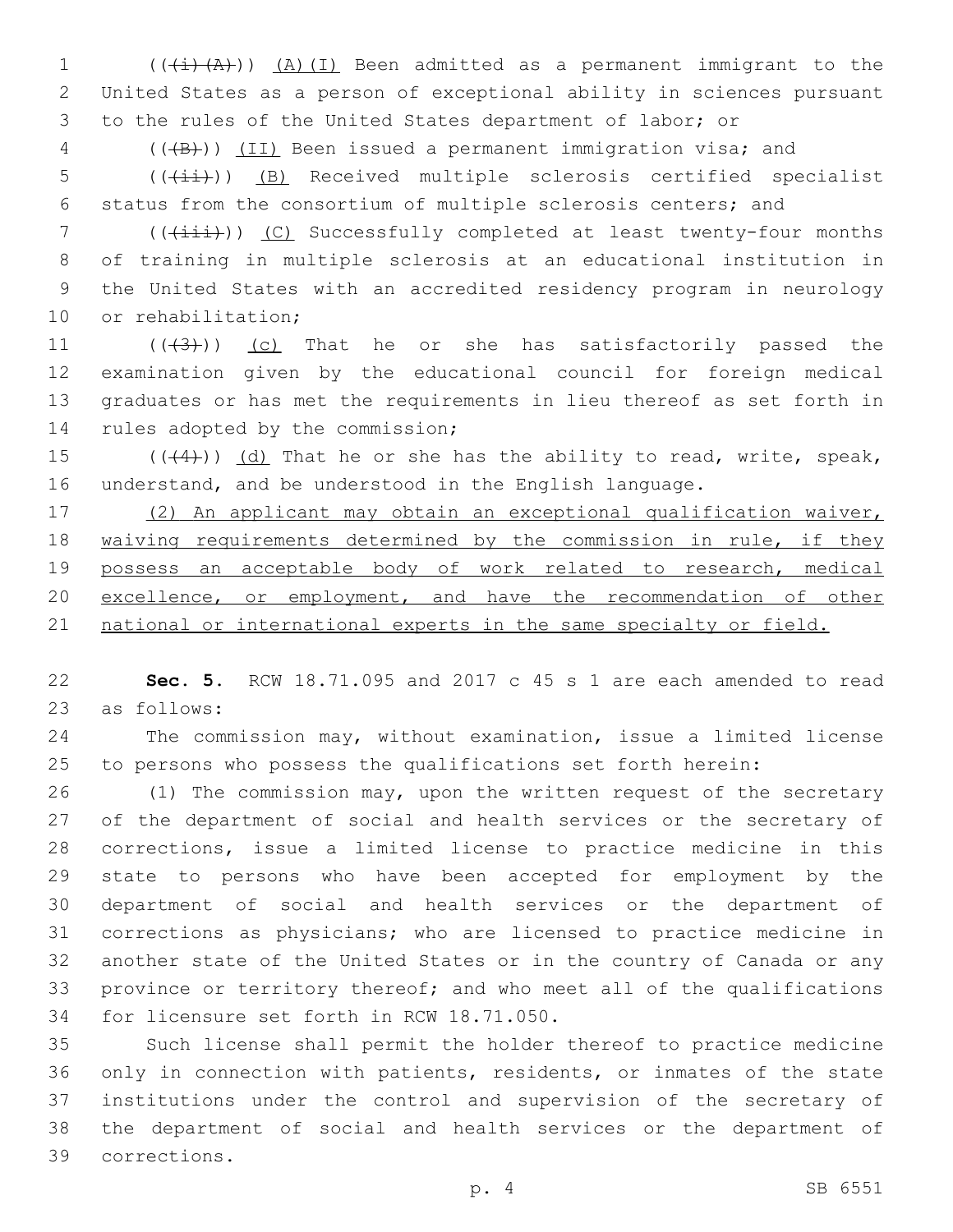(2) The commission may issue a limited license to practice medicine in this state to persons who have been accepted for employment by a county or city health department as physicians; who are licensed to practice medicine in another state of the United States or in the country of Canada or any province or territory thereof; and who meet all of the qualifications for licensure set 7 forth in RCW 18.71.050.

 Such license shall permit the holder thereof to practice medicine only in connection with his or her duties in employment with the city 10 or county health department.

 (3) Upon receipt of a completed application showing that the applicant meets all of the requirements for licensure set forth in RCW 18.71.050 except for completion of two years of postgraduate medical training, and that the applicant has been appointed as a resident physician in a program of postgraduate clinical training in this state approved by the commission, the commission may issue a limited license to a resident physician. Such license shall permit the resident physician to practice medicine only in connection with his or her duties as a resident physician and shall not authorize the physician to engage in any other form of practice. Each resident physician shall practice medicine only under the supervision and control of a physician licensed in this state, but such supervision and control shall not be construed to necessarily require the personal presence of the supervising physician at the place where 25 services are rendered.

 (4)(a) Upon nomination by the dean of an accredited school of medicine in the state of Washington or the chief executive officer of a hospital or other appropriate health care facility licensed in the state of Washington, the commission may issue a limited license to a physician applicant invited to serve as a teaching-research member of the institution's instructional staff if the sponsoring institution and the applicant give evidence that he or she has graduated from a recognized medical school and has been licensed or otherwise privileged to practice medicine at his or her location of origin. Such license shall permit the recipient to practice medicine only within the confines of the instructional program specified in the application and shall terminate whenever the holder ceases to be involved in that program, or at the end of one year, whichever is earlier. Upon request of the applicant and the institutional authority, the license may be renewed. The holder of a teaching

p. 5 SB 6551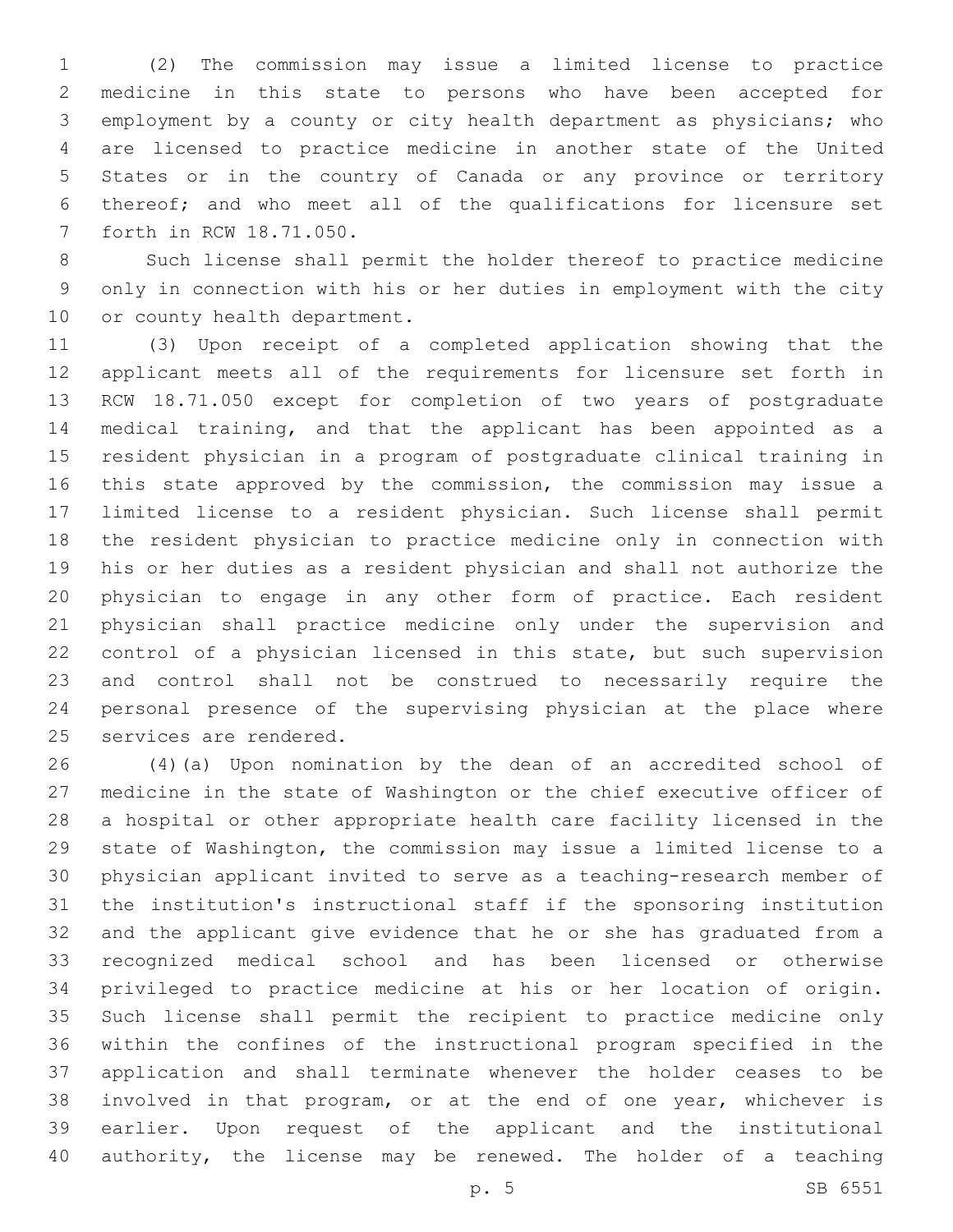research license under this subsection (4)(a) is eligible for full 2 licensure if the following conditions are met:

 (i) If the applicant has not graduated from a school of medicine located in any state, territory, or possession of the United States, the District of Columbia, or the Dominion of Canada, the applicant must satisfactorily pass the certification process by the educational 7 commission for foreign medical graduates;

 (ii) The applicant has successfully completed the exam 9 requirements set forth by the commission by rule;

 (iii) The applicant has the ability to read, write, speak, understand, and be understood in the English language at a level acceptable for performing competent medical care in all practice 13 settings;

 (iv) The applicant has continuously held a position of associate professor or higher at an accredited Washington state medical school 16 for no less than three years; and

 (v) The applicant has had no disciplinary action taken in the 18 previous five years.

 (b) Upon nomination by the dean of an accredited school of medicine in the state of Washington or the chief executive officer of any hospital or appropriate health care facility licensed in the state of Washington, the commission may issue a limited license to an applicant selected by the sponsoring institution to be enrolled in one of its designated departmental or divisional fellowship programs provided that the applicant shall have graduated from a recognized medical school and has been granted a license or other appropriate certificate to practice medicine in the location of the applicant's origin. Such license shall permit the holder only to practice medicine within the confines of the fellowship program to which he or she has been appointed and, upon the request of the applicant and the sponsoring institution, the license may be renewed by the commission.

 All persons licensed under this section shall be subject to the jurisdiction of the commission to the same extent as other members of the medical profession, in accordance with this chapter and chapter 18.130 RCW.35

 Persons applying for licensure and renewing licenses pursuant to this section shall comply with administrative procedures, administrative requirements, and fees determined as provided in RCW 43.70.250 and 43.70.280. Any person who obtains a limited license 40 pursuant to this section may apply for licensure under this chapter,

p. 6 SB 6551